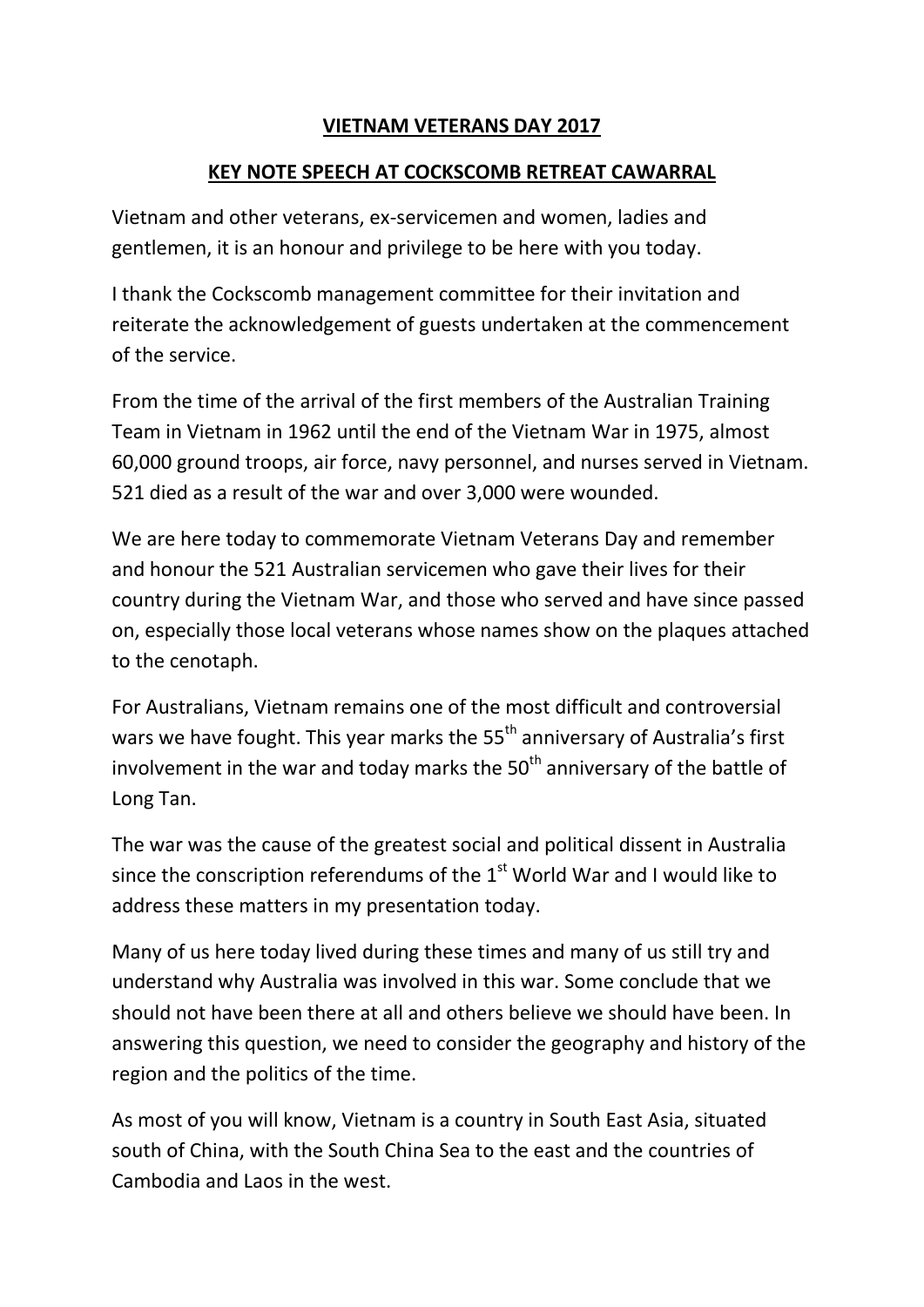Like a number of the Asian countries, Vietnam was colonised by the French and at this time was known as Indo China. During World War 2, the Japanese invaded Indo China and many Vietnamese fought on the side of the allies.

At the war's end in 1945, the French again moved back into Indo China and this angered the Vietnamese who expected to be left to run their own affairs. Open conflict broke out between the French and the Viet Ming, an underground guerrilla force, and this lead to a war which lasted until the mid-1950's when the French were defeated and withdrew from Indo China.

Once the French left Indo China, this left the country vulnerable to a takeover by the communists who already ran China and North Korea. While there was a lot of sympathy for communism in Indo China, a large number of the people especially in the south of the country, were Christian and Buddhist.

In response to this, the western world, through the United Nations, decided to divide Indo China into two countries, North Vietnam and South Vietnam, North Vietnam to be run by a communist regime with South Vietnam to be run by a democratic government.

Of course North Vietnam did not accept this solution and almost immediately began to destabilise the government of South Vietnam. The American Government was concerned about the spread of communism in Asia and backed the South Vietnamese Government. By the early 1960's, the Americans were providing military advisors and this soon lead to the commitment of ground forces.

The Australian Government's supported for South Vietnam in the early 1960's was in keeping with the policies of other nations, particularly the United States, to stem the spread of communism in Europe and Asia. After a request from the South Vietnamese Government, the Australian Government decided to provide military support.

The Australian commitment to the war began modestly in 1962 with the dispatch of 30 members of the Australian Army Training Team to South Vietnam. But by 1965, as the political and military situation deteriorated, the Australian Government decided to increase its commitment.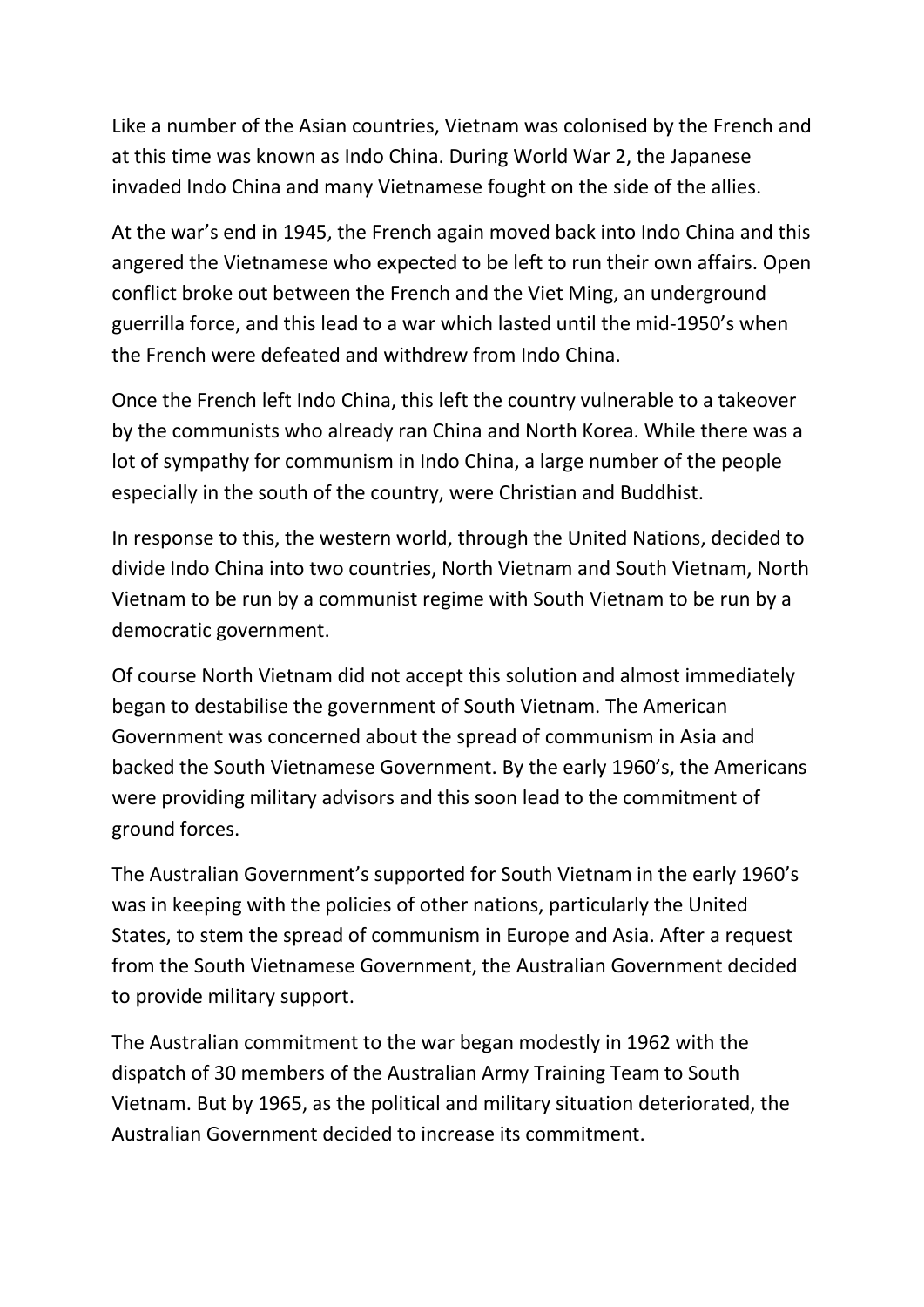The Training team was increased to 100 men and the  $1<sup>st</sup>$  Battalion Royal Australian Regiment was deployed to South Vietnam as part of a battle group. In March 1966, the battle group was increased to a Task Force consisting of 3 battalions.

At the height of Australia's involvement, the Task Force numbered 8,500 troops. Three RAAF squadrons were also deployed and destroyers of the Royal Australian Navy joined US patrols off the North Vietnamese coast. Australian nurses also served at the Australian Field Hospital at Vung Tau

Meanwhile, the Australian Government decided that the Army's voluntary system of recruitment would not provide sufficient new recruits in time to meet the commitment to raise the Army's battalion strength to 9. On 24 November 1964, national service was introduced. The scheme was selective: birth dates were used to select from the population of 20 year old males, who were to be called up for national service in the Army for a 2 year period.

Of the 804,286 young men who registered for national service, 63,970 actually served in the Army with around one third of national servicemen serving in Vietnam.

For those who lived through these times, the Vietnam War period was a very controversial part of our history. Towards the end of the 1960's, the war and national service was becoming politically unpopular. A moratorium was run against the war and this was supported by the opposition party at the time. This pitted friends against friends, and in some cases family members against each other.

The most unforgivable thing that happened was that some demonstrators against the war began to target the soldiers who were fighting the war and this made a lot of them very bitter as they felt that their government and in some cases, the Australian public had betrayed them.

This perception by the veterans was reinforced towards the end of the 1960's as demonstrations against the war increased. Soldiers returned from Vietnam in the dead of the night and were immediately sent on leave. There was no welcome home parades for the battalions and units.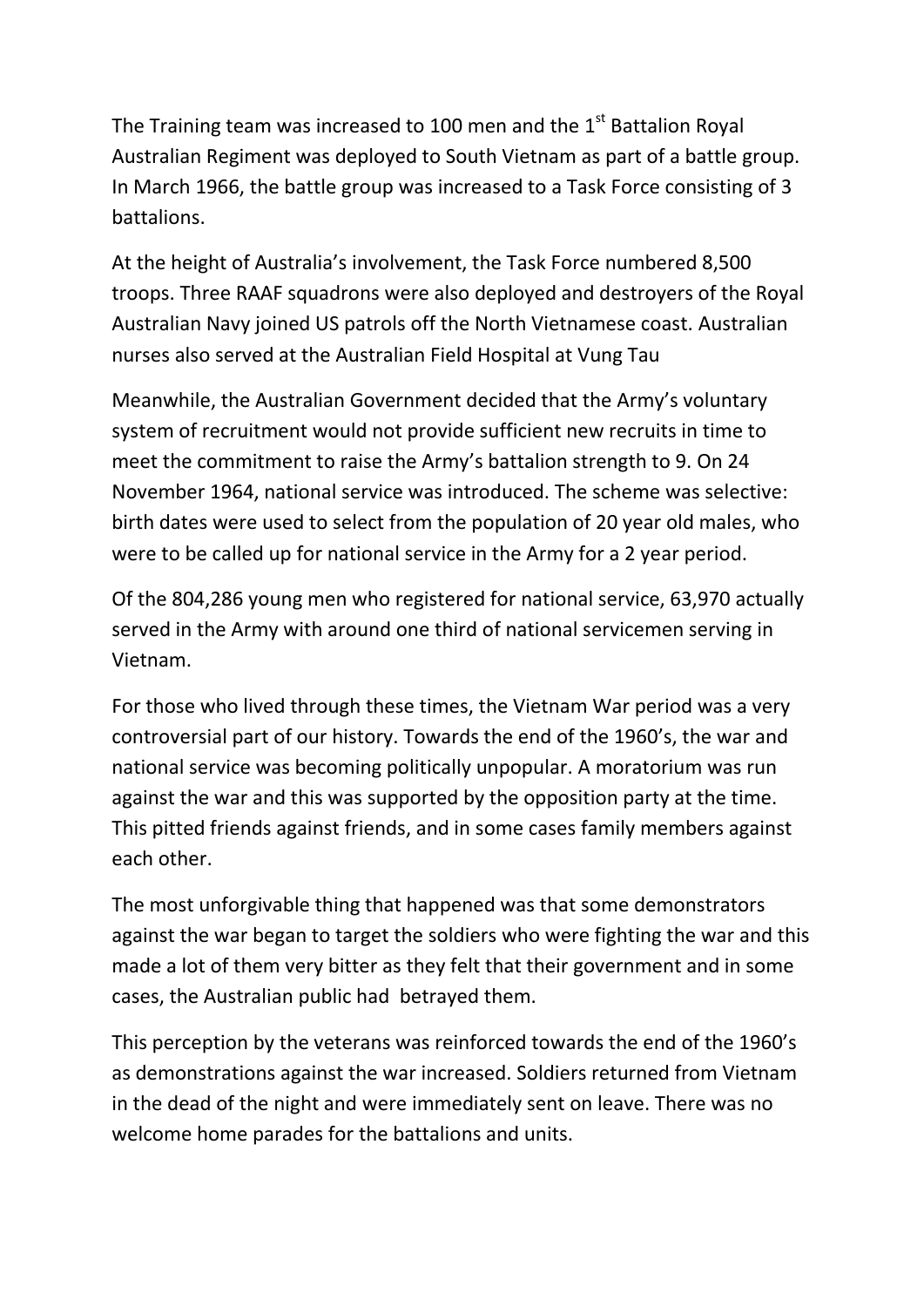It was not until the Welcome Home Parade which was held in Sydney on 3 October 1987 and the later parade and unveiling of the Australian Vietnam Forces National Memorial in Canberra on 3 October 1992 that Vietnam veterans felt that their service in the Vietnam War was recognised and valued by the Australian Government and the Australian people.

It is pleasing to note that during the later unpopular  $2^{nd}$  Iraq War, that the Australian people held the politicians accountable rather than directing their anger against the soldiers who were fighting the war.

Australian forces in Vietnam faced a formidable enemy consisting of the Viet Cong, a locally organised guerrilla group which consisted of many who had fought against the French, and the North Vietnamese regular army. Most of the fighting that took place was jungle warfare. The Australian soldier was well trained for this type of fighting and quickly gained a reputation as a formidable jungle fighter.

Australian troops fought in a number of battles in Vietnam such as the Battle of Long Tan and the Battles at Coral and Balmoral and acquitted themselves well.

The legend of the ANZAC fighting spirit which was forged on the beaches and steep slopes of Gallipoli, is now articulated as enshrining the qualities of courage, endurance, sacrifice, and mateship. By the Second World War, the word ANZAC was so embedded in the national memory that the men of the 2<sup>nd</sup> AIF were seen as heirs to an established tradition and judged by the values which their fathers had manifested, and, in time, this has passed on to all Australia's fighting forces from Korea to Afghanistan.

Many Vietnam veterans were the grandsons of World War 1 veterans and/or the sons of World War 2 veterans, and they upheld the Spirit of ANZAC in the same way as their forefathers.

In the words of Major General (Retired), A J(Jim) Molan AO, DSO " Regardless of who won or lost in Vietnam, it is fair to say that the Australian soldier, regular and conscript, fought well. The Australian soldier has never lost any war in which we have been involved. Wars are lost by civilian and military 'generals'".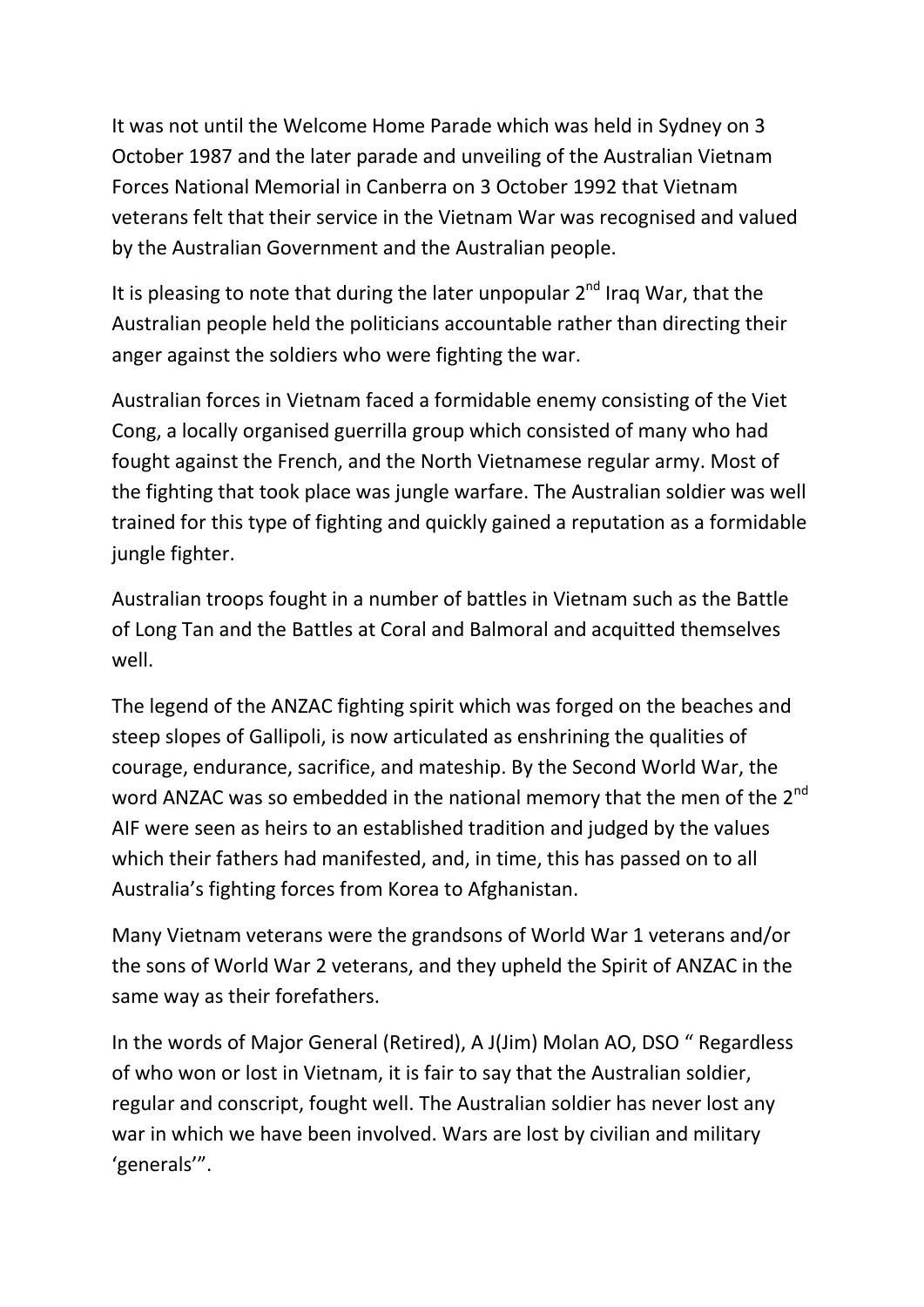For many Vietnam veterans, 1972 was not the end of the war for them. They had another fight on their hands and that was due to the perceived indifference of the government to health problems they suffered as a result of their service in Vietnam and the disagreements with the RSL that the league was not proactive enough in its aide to the Vietnam veterans.

It soon became clear that there were major effects on their health and the health of their families due to the use of agent orange and other chemicals in Vietnam. Even though "shell shock: had been around since the  $1<sup>st</sup>$  World War, there had been little research into the topic and as a consequence there was little understanding of the post service mental health problems veterans were suffering. A study in the US had found that veterans were in fact twice as likely as civilians to die from suicide. There was no post-war counselling in the late 1960's and early 1970's.

The veterans became frustrated with the government and the RSL and turned to themselves to form organisations like the Vietnam Veterans' Association in 1979 and the Vietnams Veterans' Federation in 1981 to carry the fight to the Department of Veterans Affairs regarding the special circumstances under which the veterans had fought.

I believe it is clear that that if any good came out of the poor post-war treatment of Vietnam veterans, it is that there is now a much better understanding of the hidden impacts of combat on a veteran. Today's warriors of Iraq and Afghanistan have a better chance of recovering from the stress of battle and this is largely due to the Vietnam veteran associations.

For each and every one of us here today, Vietnam Veterans Day can be a very personal and emotional experience as it is a time when you remember a loved one, a relative, a friend, or a mate who was lost in the Vietnam War or has since passed on. It is also a time to give thanks to these servicemen and women for their valiant service in the defence of our freedom and to demonstrate the value we place in these freedoms so selflessly forged.